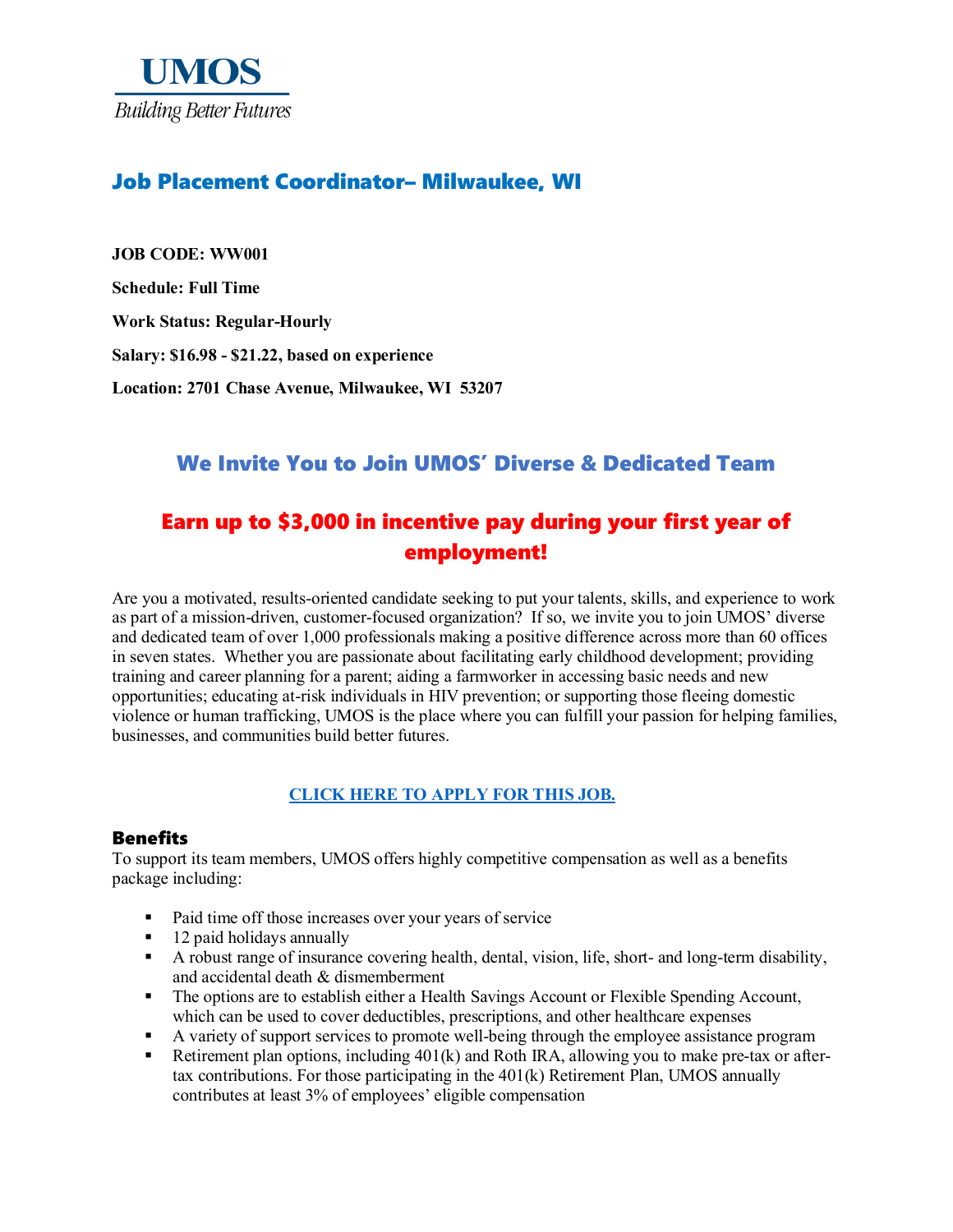

## Diversity & Equal Opportunity

UMOS is proud to be an Equal Opportunity Employer, and encourages qualified candidates of all backgrounds to apply, irrespective of race, ethnicity, color, religion, sex, national origin, sexual orientation, marital status, disability, age, parental status, and military service, or any other status protected by federal, state, or local law. In fact, 78% of senior management positions are held by people of color and women.

# Do you have the motivation to assist our program participants while developing and maintaining work experience opportunities? If so, then we have an excellent opportunity for you!

The Work Experience (Job Placement) Coordinator is responsible for: developing and maintaining Work Experience opportunities, developing worksites, coordinating placements, monitoring worksites, and complying with associated program reporting requirements; educates staff, employers, participants and the community about Work Experience opportunities and intended goals, benchmarks and outcomes. The Work Experience Coordinator ensures that UMOS remains compliant with applicable state and local policies and procedures governing these types of services to customers.

#### Primary Responsibilities:

- 1. Ensure that Work Experience opportunities are innovative, based heavily on labor market demand, and focus on career advancement for high growth industries for Milwaukee County and surrounding communities in both the private and public sector.
- 2. Market and promote various work experience opportunities to prospective employers, in both the public and private sector, consider their establishment as potential worksites, and educate employers on the various incentives offered through direct hire of eligible job seekers.
- 3. Ensure each employer/worksite has been properly designated with the tier type (I, II or III); ensure special accommodations are made for those participants with intensive service needs.
- 4. Identify barriers to participation, assist participants with obtaining documentation of barriers, and help participants to overcome challenges through guidance, counseling and access to services both inside and outside the organization.
- 5. Assist Financial Employment Planners (FEP) to track participants' progress throughout the duration of the program and ensure participation in assigned activities by monitoring attendance weekly, entering nonparticipation timely, detailed case comments, and applying payment reductions per policy.
- 6. Conduct orientations to new employers/worksites and their site supervisors about Work Experience, including how to comply with documentation and reporting requirements.
- 7. Document and keep updated all worksite information, including slot openings, closings and other site-related changes in CWW/WWP and/or UMOS' internal tracking system, and maintain hard file information as required by agency.